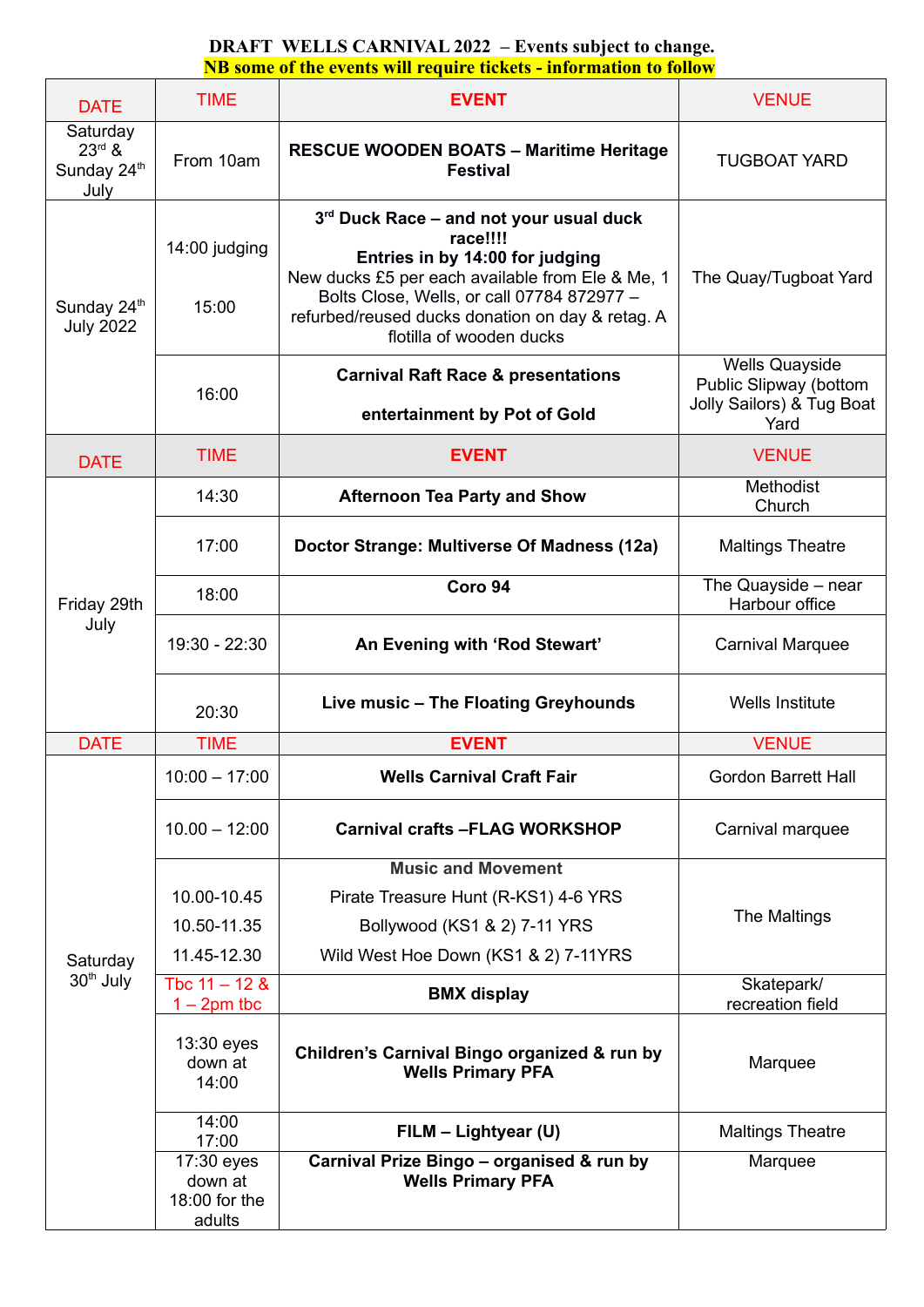| cont.<br>Saturday<br>30 <sup>th</sup> July | 20:00             | Live Music - Uncle Funk's Disco Inferno<br>supported by Luke Truth                                                                                                                                                                                                                                                                                                                                                                                                                                                                                                                                                                                                                                                                                            | <b>Buttlands</b>        |
|--------------------------------------------|-------------------|---------------------------------------------------------------------------------------------------------------------------------------------------------------------------------------------------------------------------------------------------------------------------------------------------------------------------------------------------------------------------------------------------------------------------------------------------------------------------------------------------------------------------------------------------------------------------------------------------------------------------------------------------------------------------------------------------------------------------------------------------------------|-------------------------|
| <b>DATE</b>                                | <b>TIME</b>       | <b>EVENT</b>                                                                                                                                                                                                                                                                                                                                                                                                                                                                                                                                                                                                                                                                                                                                                  | <b>VENUE</b>            |
| Sunday<br>31 <sup>st</sup> July            | $11:00 - 15:00$   | YOLO-<br>You Only Live Once -<br>A Showcase of local activities for youngsters<br>and teens.                                                                                                                                                                                                                                                                                                                                                                                                                                                                                                                                                                                                                                                                  | <b>MARQUEE</b>          |
|                                            | 11:00 to<br>17:00 | <b>Carnival Fete Day with Home &amp; Garden</b><br>produce competitions & Fakenham Town Band<br><b>Kids Games</b><br>Home & Garden Produce Competition<br><b>Adults</b><br>Best Jubilee cake<br>6 fruit scones<br>6 brownies<br>Display home grown produce (not exceeding 30cm x<br>20cm)<br>Summer button hole<br>Small hand held posy<br>Flower arrangement<br>Jar of jam<br>Jar of chutney<br>Bottle home made wine<br>Bottle home made fruit liquor<br>Item handicraft jubilee themed<br><b>Children</b><br>Wonky vegetable (can be purchased)<br>A miniature garden in a flower pot<br>All below jubilee themed<br>3 cup cakes<br>Item of handicraft<br>Decorated stone or pebble<br>entries to produce tent 10.30-11.30 -<br>presentation prizes 2.15pm | <b>Buttlands</b>        |
|                                            | 11:30             | Junior Town Crier Comp -<br>Heat 1                                                                                                                                                                                                                                                                                                                                                                                                                                                                                                                                                                                                                                                                                                                            | <b>Buttlands</b>        |
|                                            | 14:00             | <b>Crowning of Carnival Queen - Nicky King</b>                                                                                                                                                                                                                                                                                                                                                                                                                                                                                                                                                                                                                                                                                                                | <b>Buttlands</b>        |
|                                            | 19:30             | <b>Tennessee Stud</b>                                                                                                                                                                                                                                                                                                                                                                                                                                                                                                                                                                                                                                                                                                                                         | <b>Carnival Marquee</b> |
|                                            | 20:00             | Live Music - Wandering Wings<br>https://www.entertainment-nation.co.uk/wandering-<br>wings                                                                                                                                                                                                                                                                                                                                                                                                                                                                                                                                                                                                                                                                    | <b>Buttlands</b>        |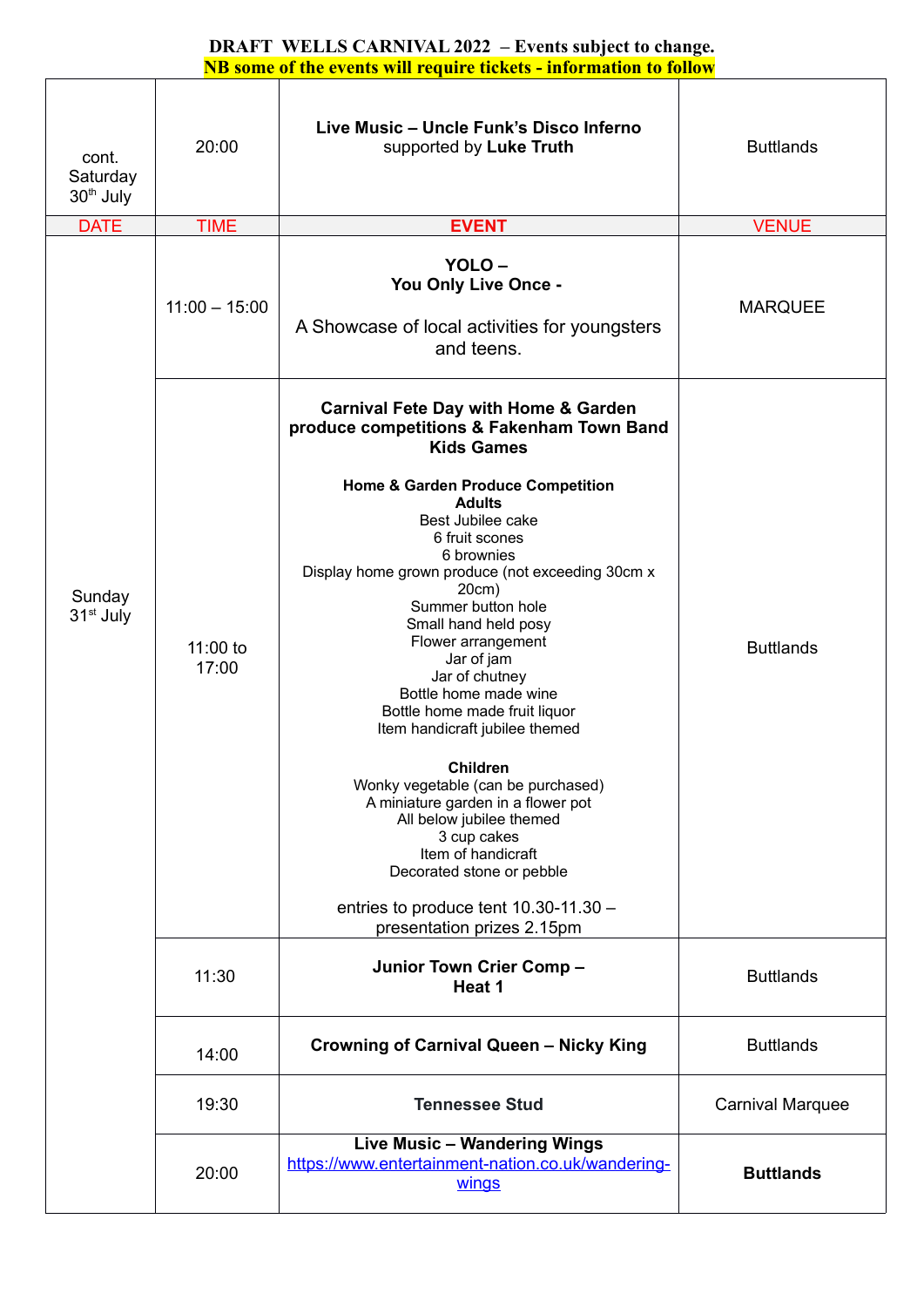# **DRAFT WELLS CARNIVAL 2022 – Events subject to change.**

| NB some of the events will require tickets - information to follow |                                                     |                                                                                                                                                                                                                                                                           |                                                    |  |
|--------------------------------------------------------------------|-----------------------------------------------------|---------------------------------------------------------------------------------------------------------------------------------------------------------------------------------------------------------------------------------------------------------------------------|----------------------------------------------------|--|
| <b>DATE</b>                                                        | <b>TIME</b>                                         | <b>EVENT</b>                                                                                                                                                                                                                                                              | <b>VENUE</b>                                       |  |
|                                                                    | $10:00 - 12:00$                                     | <b>Workshop - hand waving flag &amp; Badge</b><br>decorating workshop                                                                                                                                                                                                     | Marquee on Buttlands                               |  |
|                                                                    | 10:00<br>11:30                                      | Wellnism -<br><b>YOGA - ADULTS</b>                                                                                                                                                                                                                                        | <b>BUTTLANDS</b>                                   |  |
|                                                                    |                                                     | <b>YOGA JUNIOR</b>                                                                                                                                                                                                                                                        |                                                    |  |
| Monday 1 <sup>st</sup><br>August                                   | $10.00 - 11.15$<br>$11.45 - 13.00$<br>13.30 - 14.45 | Little City x 3 session                                                                                                                                                                                                                                                   | <b>GB Hall</b>                                     |  |
|                                                                    | 10:30<br>11:30<br>12:30<br>13:30                    | <b>Captain Dan Tastic</b><br>http://www.captaindantastic.com/                                                                                                                                                                                                             | Marquee                                            |  |
|                                                                    | $14:00 - 16:00$                                     | Street Dance - ages 6 - 11                                                                                                                                                                                                                                                | <b>Maltings Theatre</b>                            |  |
|                                                                    | 14:00                                               | <b>Teddy Bears Picnic with</b><br><b>Tilly the Talespinner</b>                                                                                                                                                                                                            | Meet at Beach Road Car<br>Park                     |  |
|                                                                    | 19:30                                               | The Wildlife of Wells - Holkham nature talk                                                                                                                                                                                                                               | Maltings (room tbc<br>depending on tickets<br>sold |  |
|                                                                    | 19:30                                               | <b>Black Shuck Spirits and Cocktail night</b>                                                                                                                                                                                                                             | Marquee                                            |  |
|                                                                    | 20:00                                               | Screen on the Green - Mamma Mia (PG)<br><b>Supported by: Billy Watman</b>                                                                                                                                                                                                 | <b>Buttlands</b>                                   |  |
| <b>DATE</b>                                                        | <b>TIME</b>                                         | <b>EVENT</b>                                                                                                                                                                                                                                                              | <b>VENUE</b>                                       |  |
| Tuesday<br>$2nd$ August                                            | 9.30-10.20<br>10.45 - 11.35<br>12.00-12.50          | <b>Munchkin &amp; Me</b><br>Babies (non-walkers)<br><b>Toddlers/Preschoolers</b><br><b>Toddlers/Preschoolers</b>                                                                                                                                                          | Marquee                                            |  |
|                                                                    | 10:00 to<br>17:00                                   | <b>Carnival Food &amp; Craft Fair</b><br>With demonstrations by BBQ Ben $- x 3 $<br>masterclasses plus ready steady cook demo<br>(meats & Sauces, Fish & Shellfish, Desserts and<br>RS Cook)<br>Jonny Kerry - accordion player<br>Holkham Victoria - cookery demo - 12.30 | <b>Buttlands</b>                                   |  |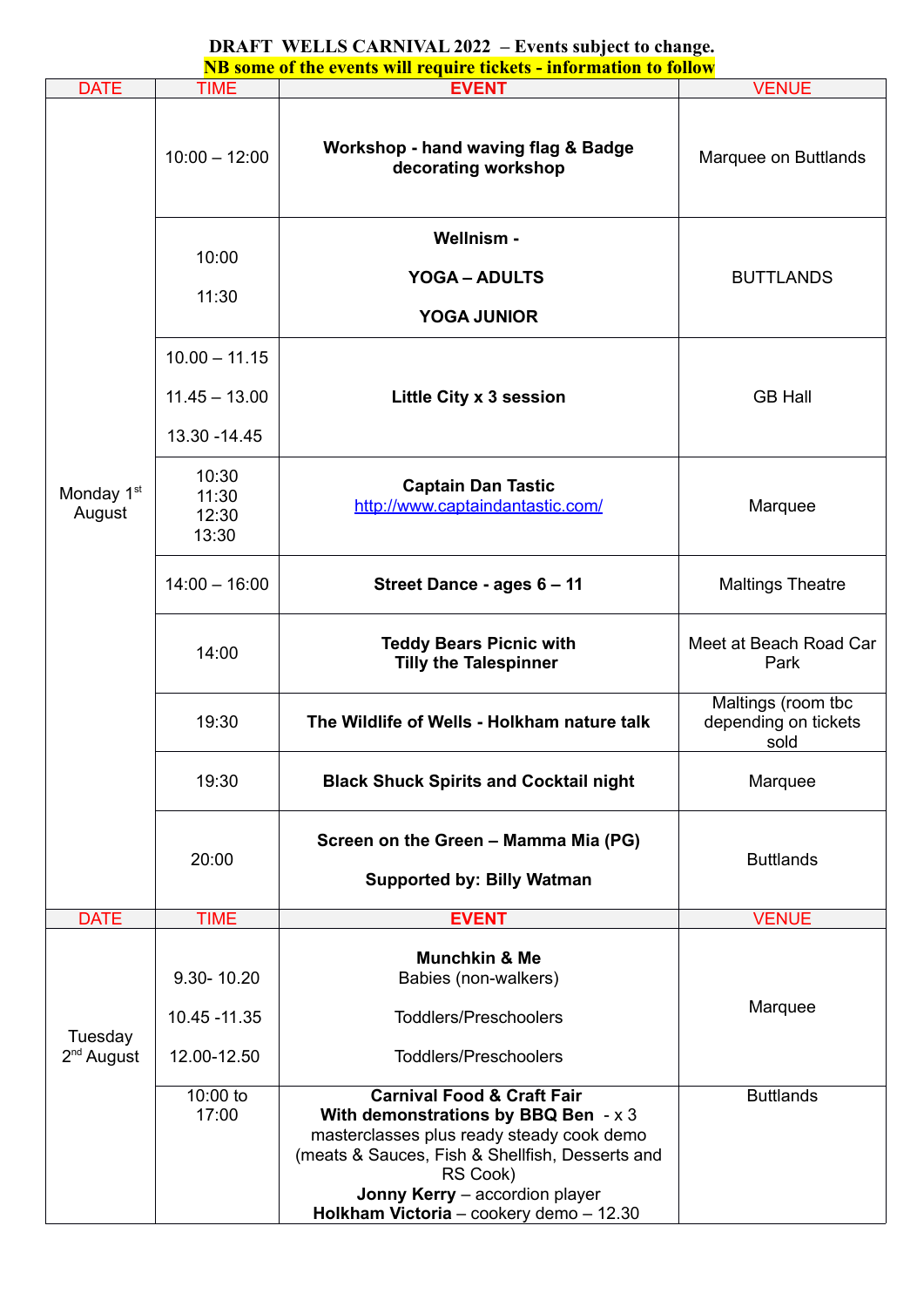|                                  |                                    | <u>NB some of the events will require tickets - information to follow</u>         |                                               |
|----------------------------------|------------------------------------|-----------------------------------------------------------------------------------|-----------------------------------------------|
| cont.<br>Tuesday<br>$2nd$ August | $10:30 - 13:30$                    | <b>CRAFT WORKSHOP - Beach hut and key fob</b>                                     | <b>Gordon Barrett Hall</b>                    |
|                                  | 11:00<br>14:00                     | Mr Sam the Magic Man                                                              | <b>Wells Library</b>                          |
|                                  | 11:00                              | <b>History Walk</b>                                                               | <b>Tugboat Yard</b>                           |
|                                  | $11:00 - 12:00$<br>12:00-14:00     | <b>Active Kids</b><br>&<br><b>Football Fun Factory</b>                            | Beach Rd Playing Field                        |
|                                  | 11:00-13:30                        | <b>Gospel Singing</b>                                                             | Cong Church                                   |
|                                  | 19:00                              | <b>OPEN MIC NIGHT</b>                                                             | <b>Maltings</b>                               |
|                                  | 19:30                              | Casino Night, Blackjack, Roulette & Poker                                         | <b>Wells Institute</b>                        |
|                                  | 19:30                              | 'Cruise Night'<br><b>Live Music with Lisa Collier</b><br>Hits through the decades | Marquee                                       |
| <b>DATE</b>                      | <b>TIME</b>                        | <b>EVENT</b>                                                                      | <b>VENUE</b>                                  |
|                                  | $10:00 - 15:00$                    | <b>Children's Painting Competition with prize</b><br>giving at 16:30              | <b>Carnival Marquee</b>                       |
|                                  | $10:00 - 17:00$                    | Play in a Day                                                                     | <b>Maltings</b>                               |
| Wed 3rd<br>August                | $10:00 - 14:00$                    | Pirates & festival feel crafting workshop                                         | <b>Maltings</b>                               |
|                                  | $11:00 - 13:00$<br>$14:00 - 16:00$ | Dog Agility, Canine Massage                                                       |                                               |
|                                  | 11:00                              | <b>History Walk</b>                                                               | <b>Tugboat Yard</b>                           |
|                                  | $11:00 - 15:00$                    | <b>Croquet Club</b>                                                               | <b>Elsmith Bowls Club</b>                     |
|                                  | $11:00 - 14:30$                    | <b>Anyone for Tennis?</b>                                                         | <b>Tennis Courts off</b><br><b>Theatre Rd</b> |
|                                  | $14:30 -$                          | <b>Carnival Open Bowls Tournament</b><br>presentation 16:30 approx                | <b>Town Bowling Green</b>                     |
|                                  | 15:30                              | <b>Sandcastle &amp; Sand sculpture Competition</b>                                | <b>Wells Beach</b>                            |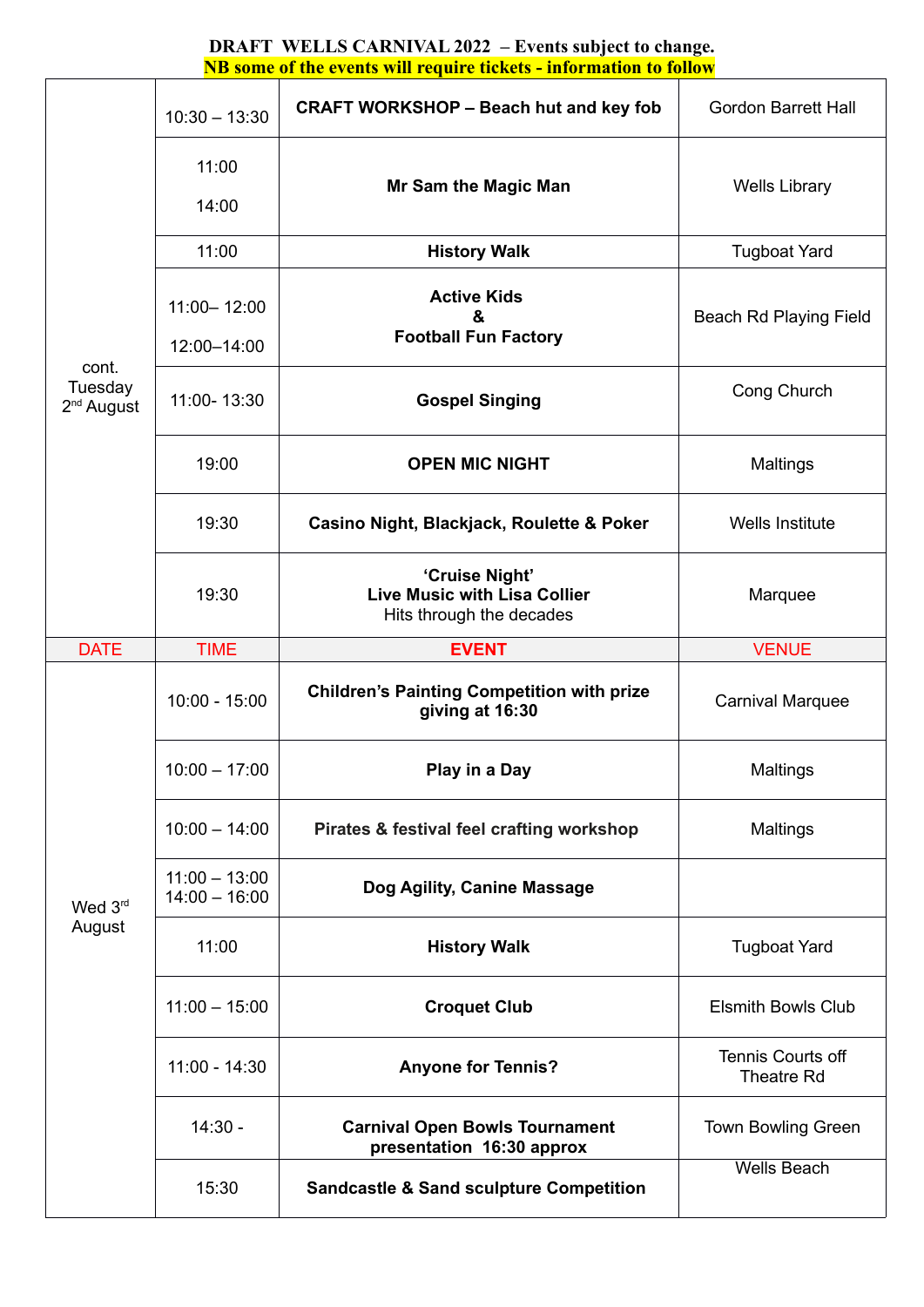| cont. Wed<br>3 <sup>rd</sup> August | 18:00           | Dog Show                                                               | <b>Buttlands</b>                |
|-------------------------------------|-----------------|------------------------------------------------------------------------|---------------------------------|
|                                     | $18:00 - 20:30$ | <b>Pinewoods Party - MUSIC BY Agent Orange</b>                         | <b>BEACH CAFE</b>               |
|                                     | 18:30           | Lifeboat House open evening                                            | <b>Lifeboat Station</b>         |
|                                     | 19:30           | <b>A Mid Carnival Murder!!</b><br><b>WHO DONE IT</b>                   | Marquee                         |
|                                     |                 |                                                                        |                                 |
| <b>DATE</b>                         | <b>TIME</b>     | <b>EVENT</b><br>Moonbrush Felting - over 11's                          | <b>VENUE</b>                    |
|                                     | $10:00 - 14:00$ | <b>PLUS</b>                                                            | <b>Carnival Marquee</b>         |
|                                     |                 | Creative Art Competition: Stitch, Paint, Draw -<br>The Wonder of Wells |                                 |
|                                     | 10:30           | Gillying                                                               | Beach Bank by Harbour<br>Office |
|                                     | 11:00           | <b>History Walk</b>                                                    | <b>Tugboat Yard</b>             |
|                                     | $11:30 - 15:00$ | Fishy Fun Printing! - Get your fresh fish here!!                       | The Quayside                    |
|                                     | $12:00 - 14:00$ | <b>Children's Party - Pirate Theme</b>                                 | <b>Buttlands</b>                |
| Thursday<br>4 <sup>th</sup> August  | 12:30           | <b>Drumming Workshop</b>                                               | The Maltings                    |
|                                     | 14:00           | <b>Junior Town Crier Competition Heat 2</b>                            | <b>Buttlands</b>                |
|                                     | $16:00 - 17:30$ | KIDS DISCO- Pirate Theme with DJ & Lisa                                | <b>BUTTLANDS</b>                |
|                                     | 18:00           | Run-next-the-Sea - Competitive & Fun run                               | <b>Wells Beach</b>              |
|                                     | $19:00 - 23:00$ | Northern & Motown Soul-next-the-Sea                                    | <b>Wells Maltings</b>           |
|                                     | 19:30           | <b>Race Night</b>                                                      | Wells Institute                 |
|                                     | 19.30           | <b>Old Time Sailors</b><br>https://www.homeconcerts.com/               | <b>Buttlands</b>                |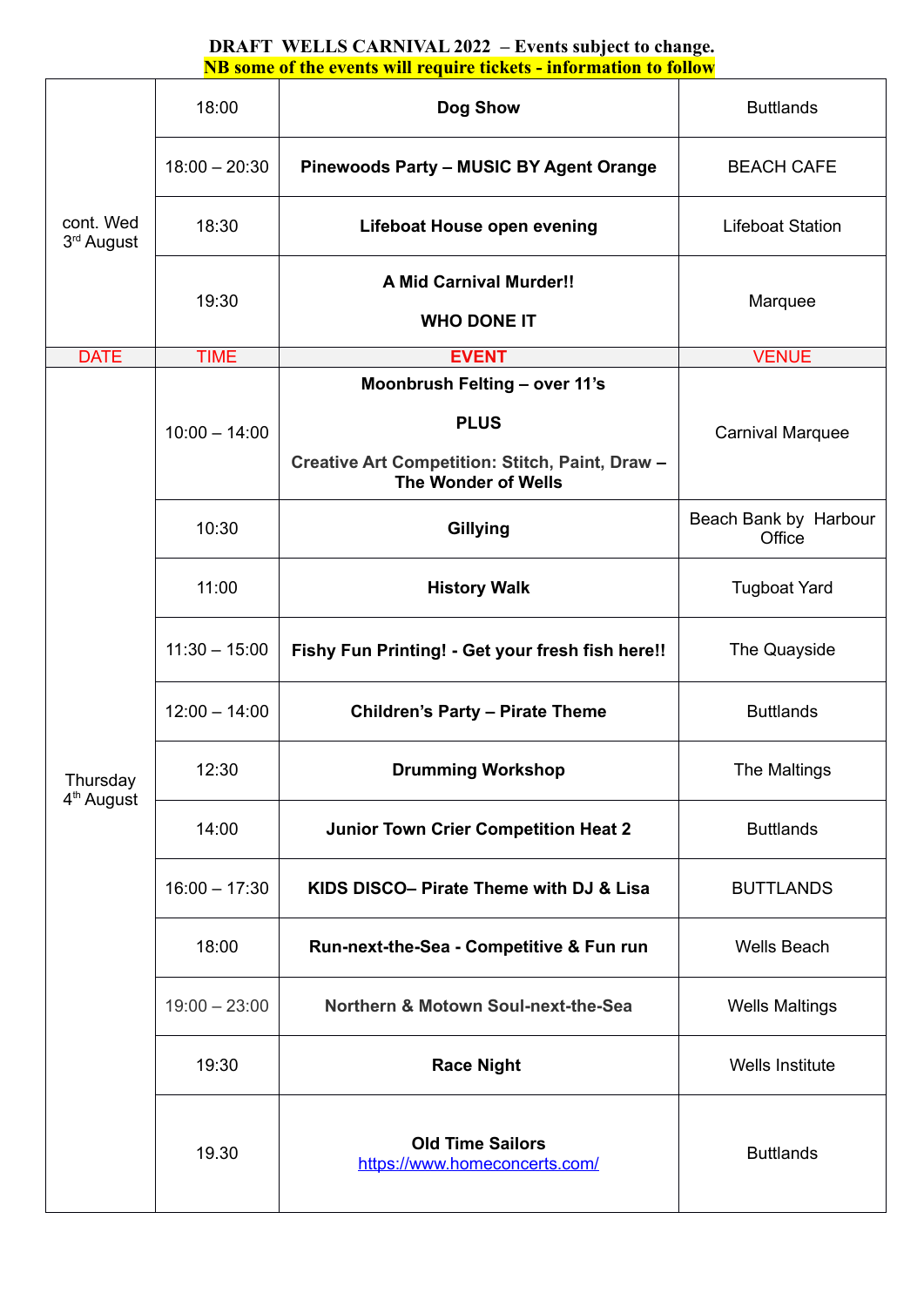| <b>DATE</b>                                    | <b>TIME</b>                                                               | <b>EVENT</b>                                                           | <b>VENUE</b>                                     |
|------------------------------------------------|---------------------------------------------------------------------------|------------------------------------------------------------------------|--------------------------------------------------|
|                                                | $10:00 - 12:00$                                                           | <b>Mini Tennis</b>                                                     | <b>Buttlands</b>                                 |
|                                                | 10.30                                                                     | <b>Paddle Board</b>                                                    | East End                                         |
|                                                | 11:00                                                                     |                                                                        | <b>Maltings Theatre</b>                          |
|                                                | 12:30                                                                     | Dayglo Indy Darc                                                       |                                                  |
|                                                |                                                                           |                                                                        |                                                  |
| Friday 5 <sup>th</sup>                         | 14:00<br>$11:00 -$<br>Harbour<br>Office<br>$11:15 -$<br><b>Beach Cafe</b> | <b>Carnival Bike Ride</b>                                              | start at Harbour Office,<br>pick up at Pinewoods |
|                                                | 12 noon till<br>15.00                                                     | FUNforce - bubbles, balloons, music etc                                | <b>Buttlands</b>                                 |
| Aug                                            |                                                                           | Carnivals - Afternoon Tea -                                            |                                                  |
|                                                | $14:00 - 16:00$                                                           | 'A Stirling Occasion for a right Royaltea'                             | Carnival Marquee,                                |
|                                                |                                                                           | Speaker Nigel from Control Tower, music by<br><b>Matthew Preston</b>   | <b>Clubbs Lane</b>                               |
|                                                | 18:00                                                                     | <b>Official opening of Grays Fair</b>                                  | <b>Recreational Field</b>                        |
|                                                | 19:30                                                                     | <b>Quiz Evening - Wells United Charities</b>                           | Marquee                                          |
|                                                | 20:00                                                                     | Live Music - Shine on (feat. Britpop)<br>Supported by Dua Lipa tribute | <b>Buttlands</b>                                 |
|                                                | 20:30                                                                     | <b>Live Music with Walkway</b>                                         | <b>Wells Institute</b>                           |
| <b>DATE</b>                                    | <b>TIME</b>                                                               | <b>EVENT</b>                                                           | <b>VENUE</b>                                     |
| <b>CARNIVAL</b><br><b>DAY</b><br>Sat $6th$ Aug | $10:00 - 17:00$                                                           | <b>Wells Carnival Crafts</b>                                           | Carnival Marquee,                                |
|                                                | 11.30                                                                     | <b>Carnival Day with Entertainment, stalls, fancy</b><br>dress etc     | <b>Buttlands</b>                                 |
|                                                | 15:00                                                                     | <b>Parade starts</b>                                                   | <b>Buttlands</b>                                 |
|                                                | 16:00 &<br>19:00                                                          | <b>Top Gun Maverick (12A)</b>                                          | <b>WELLS MALTINGS</b>                            |